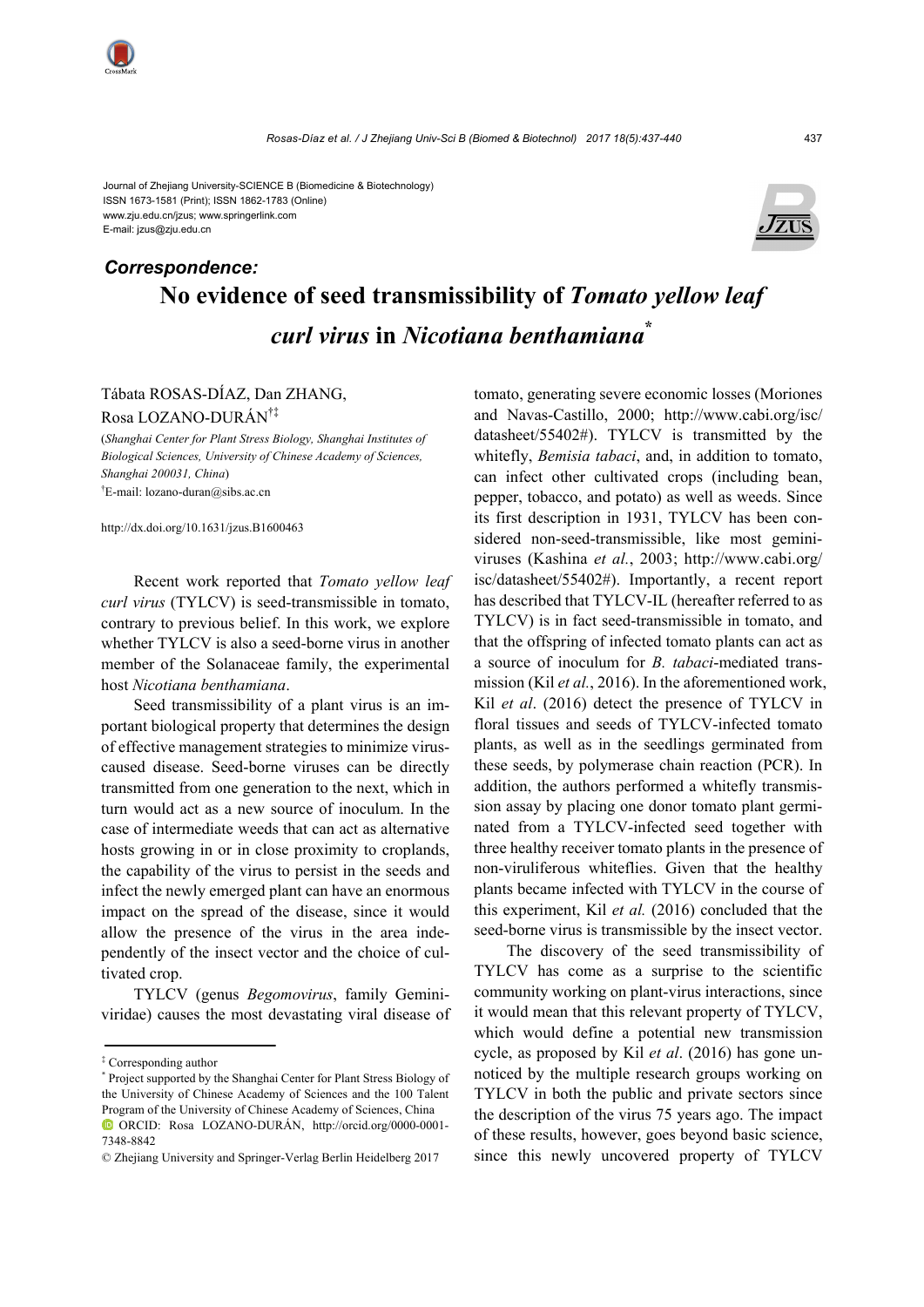would demand a reassessment of the management and control strategies so far implemented for the viral disease.

In order to determine whether seed transmissibility is a general property of TYLCV in different host species, we have tested the ability of this virus to be transmitted to the offspring via seeds in the experimental host *N. benthamiana* (family Solanaceae). For this purpose, we infected 4-week-old *N. benthamiana* plants (*n*=12; Generation 0 in Fig. 1) with a TYLCV infectious clone (GenBank AJ489258) using *Agrobacterium tumefaciens*-mediated inoculation (agroinoculation) in the stem. Plants were kept in a growth room under controlled conditions (25  $\textdegree$ C, 16-h light cycle). All TYLCV-inoculated plants displayed the typical symptoms of the viral infection, including stunting and leaf curling (Fig. 1), to a similar extent. Only four of twelve infected plants set seed, and in all four cases these were contained in the first capsule, which developed after inoculation, exclusively. Seeds coming from each TYLCV-infected plant were planted separately, and for each lineage (offspring of one given TYLCV-infected plant), four plants were inoculated with TYLCV, and four plants were mock-inoculated (Fig. 1; Generation 1). Whereas, as expected, the TYLCV-inoculated plants developed symptoms, the mock-inoculated plants remained symptomless until seeds were harvested from both TYLCV- and mock-inoculated plants (>12 weeks). All inoculated plants produced seeds. Again, seeds were planted separately, and infected with TYLCV or mock-inoculated (Fig. 1; Generation 2). The results obtained in the second generation were similar to those of the previous one: regardless of whether they came from TYLCV-infected or mock-inoculated plants, mock-inoculated plants in this generation remained symptomless throughout the duration of the experiment (>12 weeks) (Fig. 1). Symptom evaluation correlated with TYLCV accumulation, as measured by quantitative PCR (qPCR) with primers to quantify the TYLCV *Rep* gene (TGAGAACGTCGTGTCTT CCG and TGACGTTGTACCACGCATCA) and *25S ribosomal DNA interspacer* (*ITS*) as the normalizer (ATAACCGCATCAGGTCTCCA and CCGAAGTT ACGGATCCATTT) (Lozano-Durán *et al.*, 2011). As shown in Fig. 1, while TYLCV accumulated in infected plants as expected, the presence of the virus could not be detected in any of the mock-inoculated plants of Generation 2 at 12 weeks post-infection.

Considering that a total of 48 mock-inoculated plants coming from TYLCV-inoculated plants were used in this experiment (16 in Generation 1 (4 lineages) and 32 in Generation 2 (8 lineages)), our results demonstrate that either TYLCV is not seedtransmissible in *N. benthamiana*, or the rate of transmission is too low to be detected in our experimental conditions (<4%), based on the absence of symptoms (Fig. 1c). Additionally, we could not detect the presence of viral DNA by qPCR in 12 mockinoculated plants coming from TYLCV-infected plants (Fig. 1d). These data are in contrast to those presented by Kil *et al*. (2016) in tomato, where the infection rates in the offspring of agroinoculated TYLCV-infected plants were 80.77% in cotyledons and 73.33% in true leaves. TYLCV, therefore, seems to behave differently in different host species in terms of seed transmissibility. Another possibility that cannot be ruled out at the moment would be that differences in growth conditions, such as greenhouse cultivation versus growth chamber cultivation, drastically affect the efficiency of this process.

Our results have a potential impact at two different levels. On the one hand, it is important for researchers working on this or similar viruses to know how their objects of study behave in the model plant species used in their experiments—in this particular case, to know that TYLCV does not behave as an efficient seed-borne virus in the widely employed *N. benthamiana* in standard laboratory conditions. However, more importantly, this information can be relevant to provide a broader context for the impact of TYLCV's seed transmissibility in tomato with regards to the design of control strategies in the field. One of the main risks of seed-borne viruses is their ability to persist in weed populations that will act as reservoirs, complicating eradication of the disease. Our work suggests that seed transmissibility may not be a general property of TYLCV: the fact that in the Solanaceae *N. benthamiana*, which is susceptible to the virus and supports high viral accumulation, TYLCV cannot be transmitted to the next generation via the seed suggests that this may also be the case in other alternative hosts. Additionally, TYLCV infection results in largely reduced seed production in *N. benthamiana*, which is completely abolished in many cases: this effect would counter-select viral propagation through seed, even in a scenario of granted seed transmissibility. However, as in the case of viral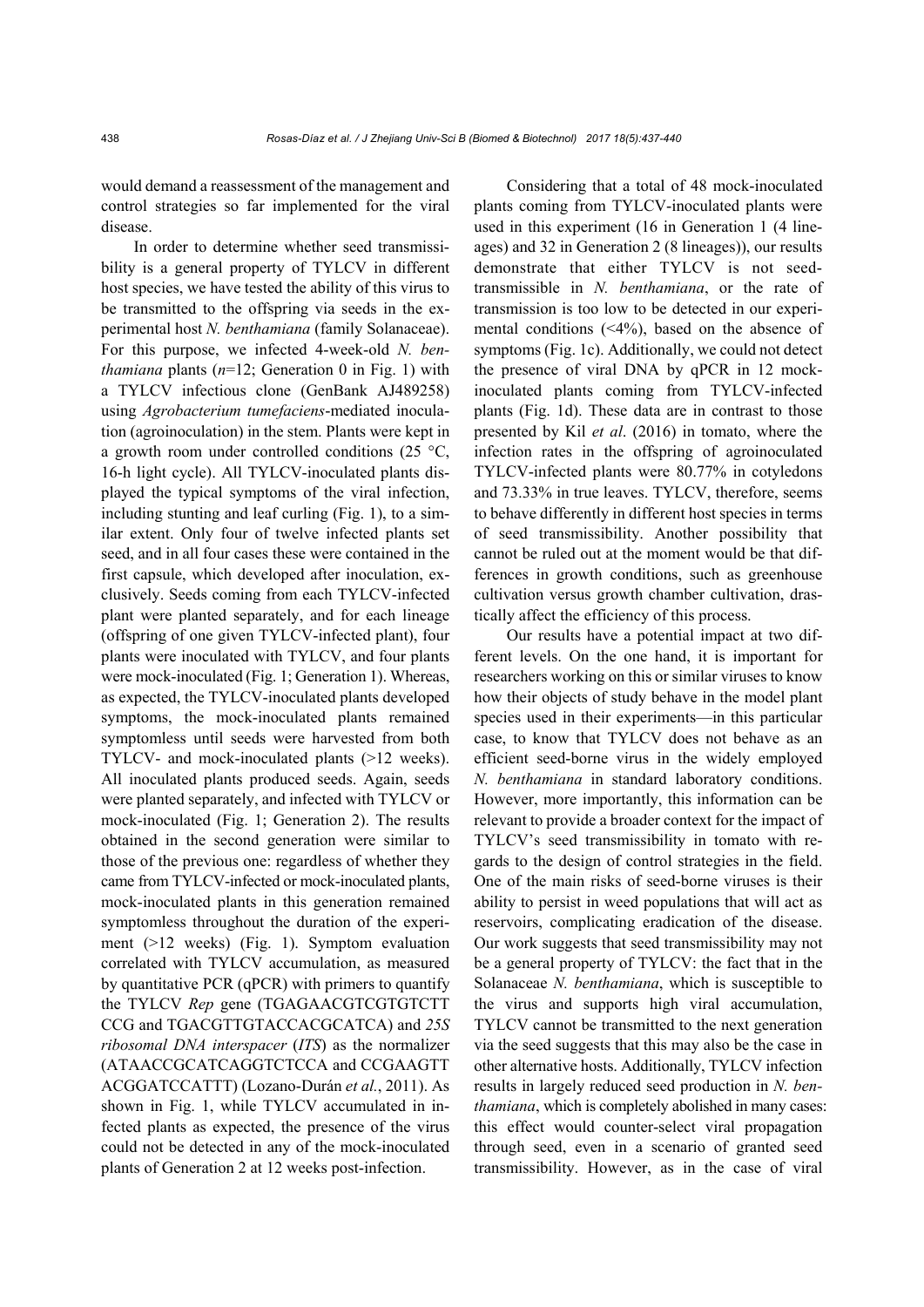



(a) Graphical summary of the experimental design. Twelve four-week-old plants were inoculated with TYLCV (Generation 0). Seeds coming from TYLCV-infected plants were planted separately, and for each lineage four plants were inoculated with TYLCV and four plants were mock-inoculated (Generation 1). Seeds were harvested from TYLCV- and mock-inoculated plants coming from the first generation (four plants per lineage), planted separately, and infected with TYLCV or mock-inoculated as done previously (Generation 2). (b) Disease symptoms index (DSI) used in this work. A value of 0 represents symptomless plants, whereas a value of 1 to 3 represents plants showing increasing symptom severity, as illustrated in the pictures. (c) Average disease symptom severity in plants inoculated with TYLCV (TY-1, TY-2) or mock (M-1, M-2) at 21 days post-inoculation (dpi). (d) Relative viral DNA accumulation in plants inoculated with TYLCV (TY-1, TY-2) or mock (M-1, M-2) as determined by real-time PCR of total DNA extracted from apical leaves at 7, 14, and 21 dpi. Values represent the averages of 16 TYLCV-infected plants and 12 mock-inoculated plants, and are relative to that of TY-2 at 7 dpi. Bars represent standard errors. One-way analysis of variance (ANOVA) Tukey's multiple comparison tests were used to distinguish differences among samples at *P*-value of <0.05. Different letters indicate statistically significant difference